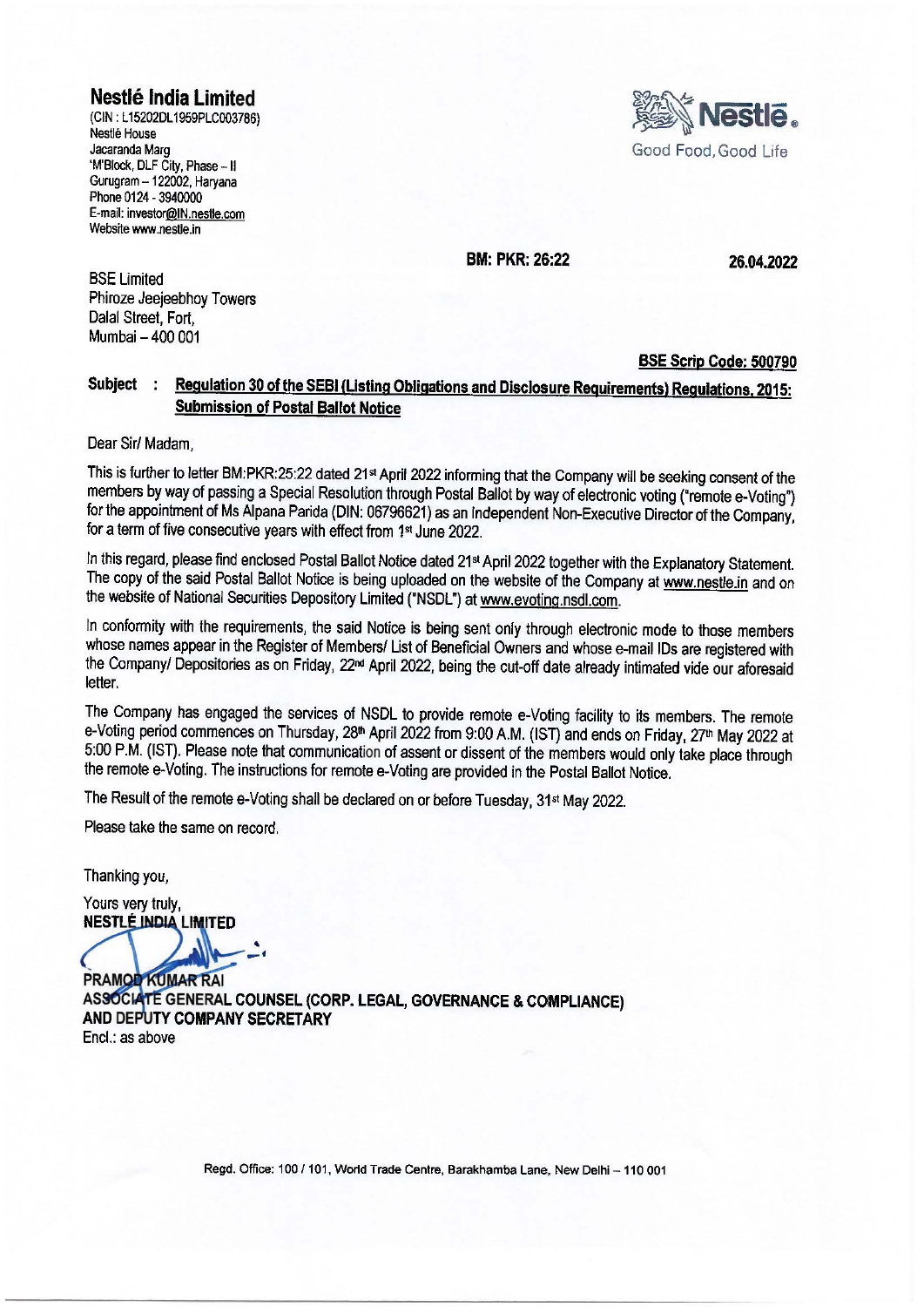# **Postal Ballot Notice**

*[Pursuant to Section 110 read with Section 108 of the Companies Act, 2013, Rules 22 and 20 of the Companies (Management and Administration) Rules, 2014, as amended and applicable Circulars issued by the Ministry of Corporate Affairs, Government of India]*

Dear Member(s),

NOTICE is hereby given that pursuant to the provisions of Sections 110 and 108 of the Companies Act, 2013 ("the Act"), including any statutory modification(s) or re-enactment(s) thereof for the time being in force and other applicable provisions, if any, of the Act and Rule 22 and Rule 20 of the Companies (Management and Administration) Rules, 2014 ("the Rules"), as amended from time to time, read with the General Circular Nos. 14/2020 dated 8<sup>th</sup> April 2020, 17/2020 dated  $13<sup>th</sup>$  April 2020, 22/2020 dated  $15<sup>th</sup>$  June 2020,  $33/2020$  dated  $28<sup>th</sup>$  September 2020,  $39/2020$  dated  $31<sup>st</sup>$  December 2020, 10/2021 dated  $23<sup>rd</sup>$  June 2021 and 20/2021 dated 8<sup>th</sup> December 2021 issued by the Ministry of Corporate Affairs, Government of India ("MCA") (hereinafter collectively referred to as "MCA Circulars"), Regulation 44 of the SEBI (Listing Obligations and Disclosure Requirements) Regulations, 2015 ("Listing Regulations"), Secretarial Standard on General Meetings ("SS-2") issued by The Institute of Company Secretaries of India, as amended and pursuant to other applicable laws and regulations, resolution as set out in this Postal Ballot Notice for appointment of Ms Alpana Parida (DIN: 06796621) as an Independent Non-Executive Director for a term of five consecutive years with effect from 1st June 2022, on the terms and conditions as contained in the draft letter of appointment, is proposed to be passed as Special Resolution by members of Nestlé India Limited ("the Company") by means of Postal Ballot through voting by electronic means only ("remote e-voting"). Members are requested to read the instructions in the Notes under the section "Voting through Electronic Means". The communication of the assent or dissent of the members would only take place through the remote e-voting system.

In compliance with MCA Circulars, this Postal Ballot Notice is being sent only through electronic mode to those members whose e-mail addresses are registered with the Company/ Depositories as on Friday, 22<sup>nd</sup> April 2022. If member's e-mail address is not registered with the Company/ Depositories, then please follow the process provided in the Notes to receive this Postal Ballot Notice, login ID and password for remote e-voting.

An Explanatory Statement pursuant to Section 102 and other applicable provisions of the Act, pertaining to the resolution setting out the material facts and reasons thereof, is appended to this Postal Ballot Notice. Pursuant to Rule 22(5) of the Rules, the Board of Directors of the Company vide Resolution dated 21<sup>st</sup> April 2022 has appointed Mr Abhinav Khosla, Chartered Accountant (Membership No. 087010), Partner of M/s S C V & Co. LLP, Chartered Accountants, as the Scrutinizer for conducting the Postal Ballot through remote e-voting process in a fair and transparent manner.

The remote e-voting period commences at 9:00 A.M. (IST) on Thursday, 28<sup>th</sup> April 2022 and will end at 5:00 P.M. (IST) on Friday, 27<sup>th</sup> May 2022, thereafter, the remote e-voting will be blocked and voting shall not be allowed beyond said time. Based on the Scrutinizer's Report, the Results of remote e-voting will be declared on or before 5:00 P.M. (IST) Tuesday, 31st May 2022.

The declared Result, along with the Scrutinizer's Report, will be available forthwith on the Company's website at www.nestle.in under the 'Investors' Section' and will also be forwarded to the BSE Limited, where the Company's shares are listed. National Securities Depository Limited ("NSDL"), engaged by the Company for facilitating remote e-voting, will also display the Result on its website at [www.evoting.nsdl.com.](http://www.evoting.nsdl.com/)

# **SPECIAL BUSINESS**

To consider and, if thought fit, to pass the following resolution as a Special Resolution:

"RESOLVED THAT pursuant to the provisions of Sections 149, 150, 152 read with Schedule IV and any other applicable provisions, if any, of the Companies Act, 2013 ("the Act") and the Companies (Appointment and Qualification of Directors) Rules, 2014 (including any statutory modification(s) or re-enactment(s) thereof for the time being in force), Regulations 16(1)(b), 25(2A) and other applicable Regulations, if any of the Securities and Exchange Board of India (Listing Obligations and Disclosure Requirements) Regulations, 2015 ("Listing Regulations") and the Articles of Association of the Company and on the recommendation of the Nomination & Remuneration Committee and the Board of Directors, Ms Alpana Parida (DIN: 06796621), who has submitted a declaration that she meets the criteria for independence as provided in the Act and Listing Regulations, and in respect of whom the Company has received notice in writing under Section 160 of the Act from a member proposing her candidature for the office of Director, be and is hereby appointed as an Independent Non-Executive Director of the Company, not liable to retire by rotation, with effect from 1<sup>st</sup> June 2022, to hold office for a term of five consecutive years i.e. upto 31<sup>st</sup> May 2027."

> **By Order of the Board For Nestlé India Limited**

**Place: Gurugram Date: 21st April 2022**

 **B. Murli General Counsel & Company Secretary**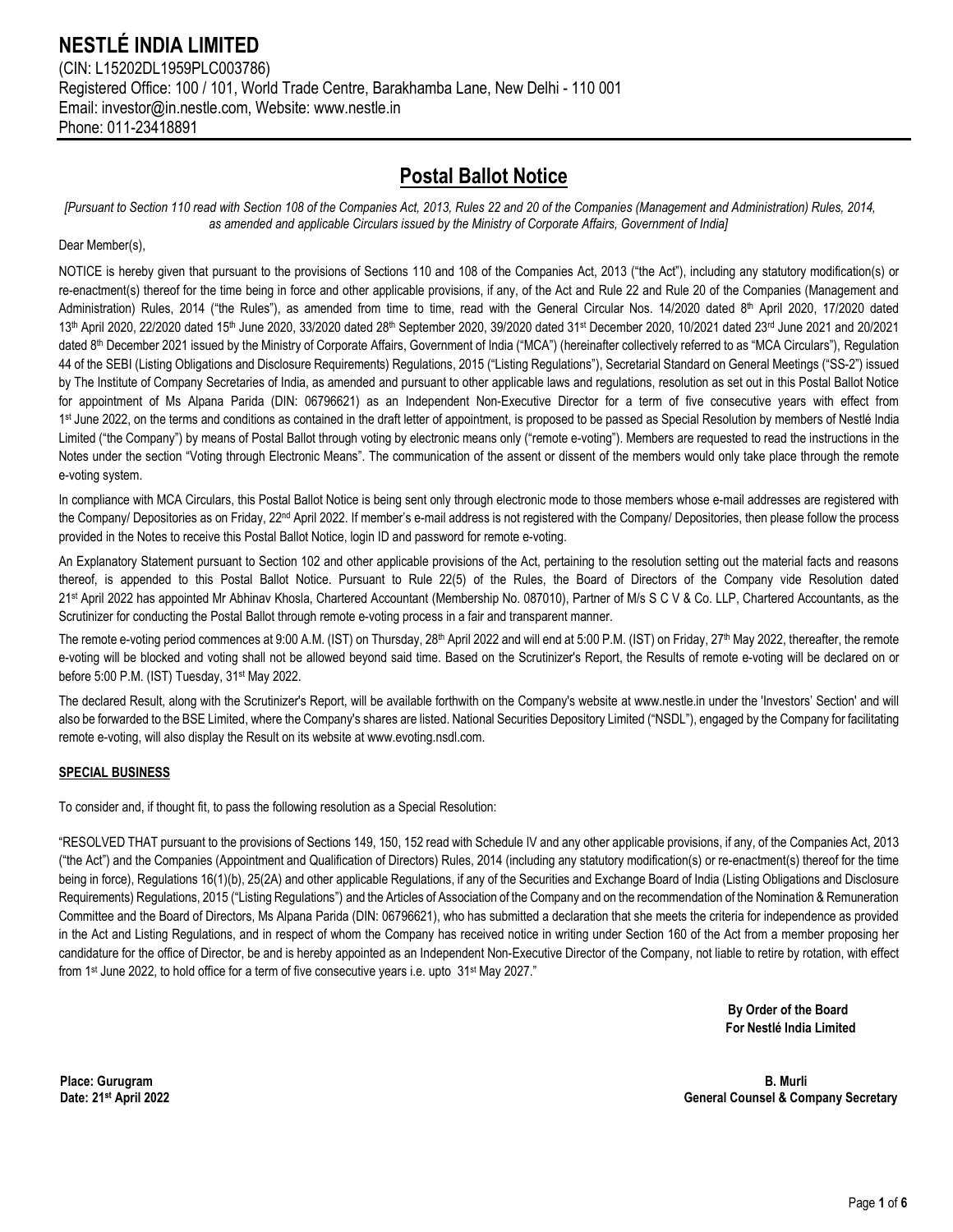# **Notes:**

- 1. The Explanatory Statement pursuant to Section 102 of the Companies Act, 2013 ("the Act") setting out all material facts concerning the Resolution in the accompanying Notice, is annexed hereto.
- 2. In compliance with Sections 110 and 108 of the Act and Rules made thereunder, the Company has provided the facility to the members to exercise their votes electronically through remote e-voting facility provided by NSDL. The instructions for electronic voting are annexed to this Postal Ballot Notice.
- 3. Voting rights of the members shall be in proportion to the shares held by them in the paid-up equity share capital of the Company as on Friday, 22<sup>nd</sup> April 2022 ("Cut-off date"). Only those members whose names are recorded in the Register of Members of the Company or in the Register of Beneficial Owners maintained by the Depositories as on the Cut-off date will be entitled to cast their votes by remote e-voting.
- 4. The remote e-voting period commences at 9:00 A.M. (IST) on Thursday, 28<sup>th</sup> April 2022 and will end at 5:00 P.M. (IST) on Friday, 27<sup>th</sup> May 2022, thereafter remote e-voting module will be blocked and voting shall not be allowed beyond said time. During this period, members of the Company holding shares either in physical form or in dematerialized form, as on the Cut-off date, i.e., 22nd April 2022, may cast their vote electronically. Once a member casts the vote on the Resolution, he or she will not be allowed to change it subsequently.
- 5. In conformity with the applicable regulatory requirements, the Postal Ballot Notice is being sent only through electronic mode to those members whose names appear in the Register of Members of the Company or in the Register of Beneficial Owners maintained by the Depositories, on 22<sup>nd</sup> April 2022, and who have registered their e-mail addresses with the Company or with the Depository Participant.
- 6. Members who have not registered their email address with the Company or Depository Participant, may complete the email registration process as under:
	- i) Members holding shares in physical form and whose email addresses are not registered with the Company, may register their email address by sending scanned copy of a signed request letter mentioning name, folio number and complete address, self-attested scanned copy of the PAN Card; and self-attested scanned copy of any document (such as AADHAR Card, Driving Licence, Election Identity Card, Passport) in support of the address of the member as registered with the Company, by email at investor@in.nestle.com.
- ii) Members holding shares in demat form can update their email address with their Depository Participant.
- 7. Members may note that this Postal Ballot Notice will also be available on the Company's website a[t www.nestle.in,](http://www.nestle.in/) websites of BSE Limited at www.bseindia.com and on the website of National Securities Depository Limited ("NSDL") at [www.evoting.nsdl.com.](http://www.evoting.nsdl.com/)
- 8. The draft letter of appointment referred to in the Notice and the Explanatory Statement would be available on the Company's website at [www.nestle.in](http://www.nestle.in/) under 'Investors' Section' and also available for inspection without any fee by the members at the Registered Office of the Company during business hours on any working day, excluding Saturday, up to closure of remote e-voting on 27<sup>th</sup> May 2022.
- 9. Mr Abhinav Khosla, Chartered Accountant (Membership No. 087010), Partner of M/s S C V & Co. LLP, Chartered Accountants, has been appointed as the Scrutinizer to scrutinize the remote e-voting process and casting vote through the remote e-voting module in a fair and transparent manner.
- 10. The Scrutinizer shall, immediately after the conclusion of voting through remote e-voting unblock the votes cast through remote e-voting and make a scrutinizer's report of the total votes cast in favour and against, if any, and submit his report to the Chairman of the Company or any person authorised by him, on or before Tuesday, 31st May 2022. The declared Results along with the Scrutinizer's Report will be submitted to the BSE Limited, displayed on the Notice Board of the Company at its Registered Office, available on the Company's website at www.nestle.in. National Securities Depository Limited ('NSDL'), engaged by the Company for facilitating e-voting, will also display the Results on its website at www.evoting.nsdl.com.
- 11. Resolution passed by the members through Postal Ballot are deemed to have been passed as if the same were passed at a general meeting of the members convened in that regard on the last date specified for remote e-voting i.e. Friday, 27<sup>th</sup> May 2022.
- 12. In case you hold shares in physical form, SEBI, vide its Circulars, has mandated furnishing of PAN, KYC details (i.e., postal address with PIN code, email address, mobile number, bank account details, etc.) and nomination details by holders of securities. In case any of the aforesaid documents/ details are not available by 1<sup>st</sup> April 2023 in the record of the Company/ Registrar Transfer Agent (RTA), our RTA will be constrained to freeze your folio(s) impending submission. We therefore request you to take timely action to avoid inconvenience in future. In case you hold shares in demat form, keep your bank details, email address, postal address and contact number updated in your Account with Depository Participant.

# **Voting through Electronic Means**

I. In compliance with the provisions of Sections 110 and 108 of the Act, Rules 22 and 20 of the Companies (Management and Administration) Rules, 2014 ("Rules"), Regulation 44 of the SEBI (Listing Obligations and Disclosure Requirements) Regulations, 2015 ("Listing Regulations") read with SEBI Circular No. SEBI/HO/CFD/CMD/CIR/P/2020/242 dated 9<sup>th</sup> December 2020 and Secretarial Standard on General Meetings (SS-2) issued by the ICSI, the Company is pleased to provide remote e‑voting facility to all its members, to enable them to cast their votes electronically. The Company has engaged the services of NSDL.

The details of the process and manner for remote e-voting are explained herein below:

Step 1: Access to NSDL e-voting system. Step 2: Cast your vote electronically on NSDL e-voting system.

#### **Details on Step 1 are given below**:

# **A) Login method for e-Voting for Individual members holding securities in demat mode**

In terms of SEBI circular dated 9<sup>th</sup> December 2020 on e-Voting facility provided by Listed Companies, Individual members holding securities in demat mode are allowed to vote through their demat account maintained with Depositories and Depository Participants. Members are advised to update their mobile number and email id in their demat account(s) in order to access e-Voting facility.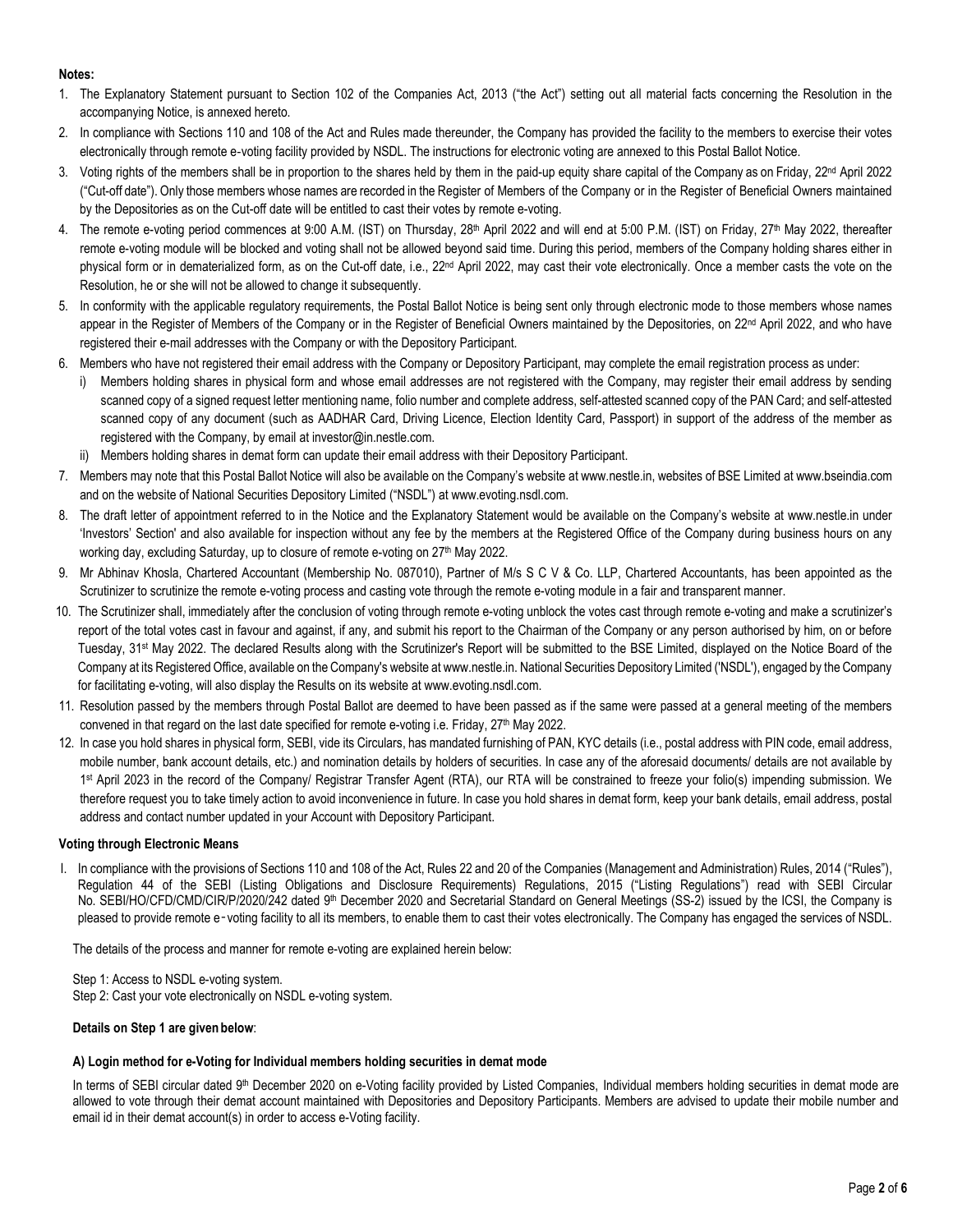Login method for Individual members holding securities in demat mode is given below:

| <b>Type of members</b>                                                                                        | <b>Login Method</b>                                                                                                                                                                                                                                                                                                                                                                                                                                                                                                                                                                                                                                                                                                                                                                                              |  |
|---------------------------------------------------------------------------------------------------------------|------------------------------------------------------------------------------------------------------------------------------------------------------------------------------------------------------------------------------------------------------------------------------------------------------------------------------------------------------------------------------------------------------------------------------------------------------------------------------------------------------------------------------------------------------------------------------------------------------------------------------------------------------------------------------------------------------------------------------------------------------------------------------------------------------------------|--|
| Individual members<br>holding securities in<br>Demat mode with NSDL                                           | Existing IDeAS user can visit the e-Services website of NSDL Viz. https://eservices.nsdl.com either on a Personal Computer or<br>1.<br>on a mobile. On the e-Services home page click on the "Beneficial Owner" icon under "Login" which is available under 'IDeAS'<br>section, this will prompt you to enter your existing User ID and Password. After successful authentication, you will be able to see<br>e-Voting services under Value added services. Click on "Access to e-Voting" under e-Voting services and you will be able to<br>see e-Voting page. Click on company name or e-Voting service provider i.e. NSDL and you will be re-directed to e-Voting<br>website of NSDL for casting your vote during the remote e-Voting period.                                                                 |  |
|                                                                                                               | 2.<br>If you are not registered for IDeAS e-Services, option to register is available at https://eservices.nsdl.com. Select "Register<br>Online for IDeAS Portal" or click at https://eservices.nsdl.com/SecureWeb/IdeasDirectReg.jsp                                                                                                                                                                                                                                                                                                                                                                                                                                                                                                                                                                            |  |
|                                                                                                               | 3.<br>Visit the e-Voting website of NSDL. Open web browser by typing the following URL: https://www.evoting.nsdl.com/either on a<br>Personal Computer or on a mobile. Once the home page of e-Voting system is launched, click on the icon "Login" which is<br>available under 'Shareholder/Member' section. A new screen will open. You will have to enter your User ID (i.e. your sixteen<br>digit demat account number hold with NSDL), Password/OTP and a Verification Code as shown on the screen. After successful<br>authentication, you will be redirected to NSDL Depository site wherein you can see e-Voting page. Click on company name or<br>e-Voting service provider i.e. NSDL and you will be redirected to e-Voting website of NSDL for casting your vote during the<br>remote e-Voting period. |  |
|                                                                                                               | Shareholders/Members can also download NSDL Mobile App "NSDL Speede" facility by scanning the QR code mentioned<br>4.<br>below for seamless voting experience.                                                                                                                                                                                                                                                                                                                                                                                                                                                                                                                                                                                                                                                   |  |
|                                                                                                               | <b>NSDL Mobile App is available on</b>                                                                                                                                                                                                                                                                                                                                                                                                                                                                                                                                                                                                                                                                                                                                                                           |  |
|                                                                                                               | Google Play<br><b>App Store</b>                                                                                                                                                                                                                                                                                                                                                                                                                                                                                                                                                                                                                                                                                                                                                                                  |  |
|                                                                                                               |                                                                                                                                                                                                                                                                                                                                                                                                                                                                                                                                                                                                                                                                                                                                                                                                                  |  |
| Individual members<br>holding securities in                                                                   | 1. Existing users who have opted for Easi/ Easiest, they can login through their user id and password. Option will be made available<br>to reach e-Voting page without any further authentication. The URL for users to login to Easi/ Easiest are<br>https:// web.cdslindia.com/myeasi/home/login or www.cdslindia.com and click on New System Myeasi.<br>2. After successful login of Easi/Easiest the user will be also able to see the E Voting Menu. The Menu will have links of e-Voting                                                                                                                                                                                                                                                                                                                   |  |
| demat mode with<br><b>CDSL</b>                                                                                |                                                                                                                                                                                                                                                                                                                                                                                                                                                                                                                                                                                                                                                                                                                                                                                                                  |  |
|                                                                                                               | service provider i.e. NSDL. Click on NSDL to cast your vote.<br>3. If the user is not registered for Easi/Easiest, option to register is available at https://web.cdslindia.com/myeasi/Registration/                                                                                                                                                                                                                                                                                                                                                                                                                                                                                                                                                                                                             |  |
|                                                                                                               | EasiRegistration<br>4. Alternatively, the user can directly access e-Voting page by providing demat Account Number and PAN No. from a link in                                                                                                                                                                                                                                                                                                                                                                                                                                                                                                                                                                                                                                                                    |  |
|                                                                                                               | www.cdslindia.com home page. The system will authenticate the user by sending OTP on registered Mobile & Email as recorded<br>in the demat Account. After successful authentication, user will be provided links for the respective ESP i.e. NSDL where the<br>e-Voting is in progress.                                                                                                                                                                                                                                                                                                                                                                                                                                                                                                                          |  |
| Individual members<br>(holding securities in<br>demat mode) login<br>through their<br>Depository Participants | You can also login using the login credentials of your demat account through your Depository Participant registered with NSDL/ CDSL<br>for e-Voting facility. Upon logging in, you will be able to see e-Voting option. Click on e-Voting option, you will be redirected to<br>NSDL/CDSL Depository site after successful authentication, wherein you can see e-Voting feature. Click on company name or<br>e-Voting service provider i.e. NSDL and you will be redirected to e-Voting website of NSDL for casting your vote during the remote<br>e-Voting period or joining virtual meeting & voting during the meeting.                                                                                                                                                                                        |  |

**Important note**: Members who are unable to retrieve User ID / Password are advised to use Forget User ID and Forget Password option available at abovementioned website.

# **Helpdesk for Individual Members holding securities in demat mode for any technical issues related to login through Depository i.e. CDSL and NSDL**

| Login type                                                          | <b>Helpdesk details</b>                                                                                                                                                                                 |
|---------------------------------------------------------------------|---------------------------------------------------------------------------------------------------------------------------------------------------------------------------------------------------------|
| Individual members holding<br>securities in Demat mode<br>with NSDL | Members facing any technical issue in login can contact NSDL helpdesk by sending a request at evoting@nsdl.co.in or call at<br>toll free no.: 1800 1020 990 and 1800 22 44 30                           |
| Individual members holding<br>securities in Demat mode<br>with CDSL | login can contact CDSL helpdesk by<br>at l<br>Members<br>technical issue in<br>sendina<br>reauest<br>facing<br>anv<br>a<br>helpdesk.evoting@cdslindia.com or contact at 022-23058738 or 022-23058542-43 |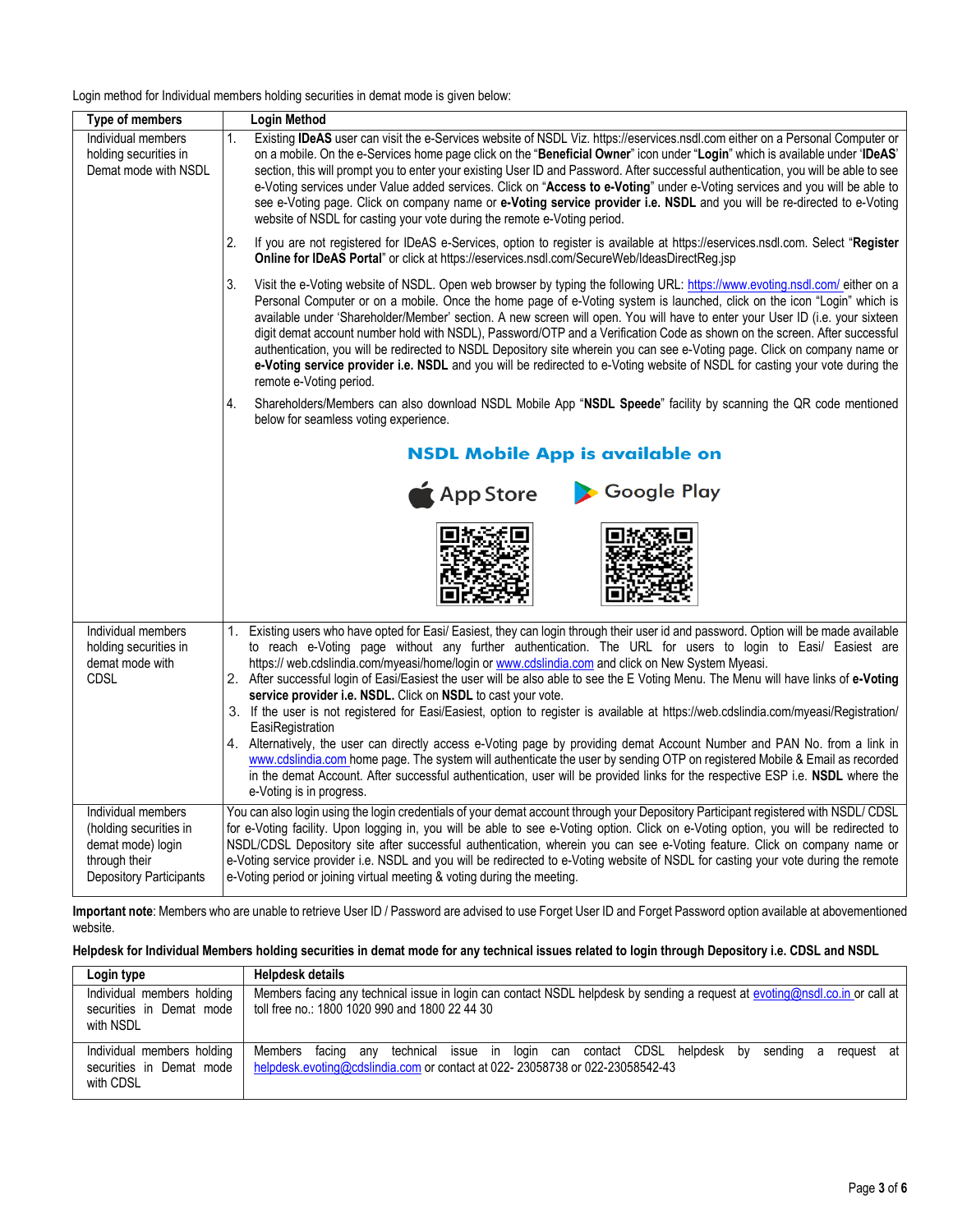#### **B) Login method for members other than individual members holding securities in demat mode and members holding securities in physical mode.**

#### **How to Log-in to NSDL e-votingwebsite?**

- 1. Visit the e-voting website of NSDL. Open web browser by typing the following URL: https:/[/www.evoting.nsdl.com/](http://www.evoting.nsdl.com/) either on a personal computer or on a mobile.
- 2. Once the home page of e-voting system is launched, click on the icon "Login" which is available under 'Shareholder/Member' section.
- 3. A new screen will open. You will have to enter your User ID, your Password and a Verification Code as shown on the screen. *Alternatively, if you are registered for NSDL e-services i.e. IDEAS, you can log-in at https://eservices.nsdl.com/ with your existing IDEAS login. Once you log-in* to NSDL e-services after using your log-in credentials, click on e-voting and you can proceed to Step 2 i.e. Cast your vote electronically.
- 4. Your User ID details are given below:

| Manner of holding shares i.e.<br>Demat (NSDL or CDSL) or Physical | Your User ID is:                                                                                                                                           |
|-------------------------------------------------------------------|------------------------------------------------------------------------------------------------------------------------------------------------------------|
| a. For members who hold shares in demat account with              | 8 Character DP ID followed by 8 Digit Client ID                                                                                                            |
| <b>NSDL</b>                                                       | For example, if your DP ID is IN300*** and Client ID is 12****** then your user ID is IN300***12******                                                     |
| b. For members who hold shares in demat account with              | 16 Digit Beneficiary ID                                                                                                                                    |
| <b>CDSL</b>                                                       | For example, if your Beneficiary ID is 12************** then your user ID is 12***************                                                             |
| c. For members holding shares in Physical Form                    | EVEN Number followed by Folio Number registered with the Company<br>For example, if EVEN is 123456 and folio number is 001*** then user ID is 123456001*** |

- 5. Your password details are given below:
	- a. If you are already registered for e-voting, then you can use your existing password to login and cast yourvote.
	- b. If you are using NSDL e-voting system for the first time, you will need to retrieve the 'initial password' which was communicated to you. Once you retrieve your 'initial password', you need to enter the 'initial password' and the system will force you to change your password.
	- c. How to retrieve your 'initial password'?
		- i. If your e-mail ID is registered in your demat account or with the company, your 'initial password' is communicated to you on your e-mail ID. Trace the e-mail sent to you from NSDL from your mailbox from [evoting@nsdl.com](mailto:evoting@nsdl.com) Open the e-mail and open the attachment i.e. a .pdf file. The password to open the .pdf file is your 8 digits client ID for NSDL account, last 8 digits of client ID for CDSL account or folio number for shares held in physical form. The .pdf file contains your 'User ID' and your 'initial password'.
		- ii. In case you have not registered your e-mail address with the Company/Depository, please follow instructions mentioned below in **process for those members whose email ids are not registered**
- 6. If you are unable to retrieve or have not received the "Initial password" or have forgotten your password:
	- a. Click on **"Forgot User Details/Password?"** (If you are holding shares in your demat account with NSDL or CDSL) option available on [www.evoting.nsdl.com.](http://www.evoting.nsdl.com/)
	- b. **"Physical User Reset Password?"** (If you are holding shares in physical mode) option available on [www.evoting.nsdl.com](http://www.evoting.nsdl.com/)
	- c. If you are still unable to get the password by aforesaid two options, you can send a request at [evoting@nsdl.co.in](mailto:evoting@nsdl.co.in) mentioning your demat account number/folio number, your PAN, your name and your registered address.
	- d. Members can also use the OTP (One-Time Password) based login for casting the votes on the e-Voting system of NSDL.
- 7. After entering your password, tick on Agree to "Terms and Conditions" by selecting on the check box.
- 8. Now, you will have to click on "Login" button.
- 9. After you click on the "Login" button, Home page of e-voting will open.

# **Details on Step 2 are given below:**

#### **How to cast your vote electronically on NSDL e-voting system?**

- 1. After successful login at Step 1, you will be able to see all the companies "EVEN" in which you are holding shares and whose voting cycle are active.
- 2. Select "EVEN" of Nestlé India Limited.
- 3. Now you are ready for e-voting as the Voting page opens.
- 4. Cast your vote by selecting appropriate options i.e. assent or dissent, verify/modify the number of shares for which you wish to cast your vote and click on "Submit" and also "Confirm" when prompted.
- 5. Upon confirmation, the message "Vote cast successfully" will be displayed.
- 6. You can also take the printout of the votes cast by you by clicking on the print option on the confirmationpage.
- 7. Once you confirm your vote on the resolution, you will not be allowed to modify your vote.

#### Process for procuring user ID and password for e-voting for those members whose email IDs are not registered with the Depositories / Company:

- 1. In case shares are held in physical mode, please provide Folio Number, name of the members, scanned copy of the share certificate (front and back), PAN (self-attested scanned copy of PAN card), AADHAAR (self-attested scanned copy of Aadhaar Card) by email to investor@in.nestle.com.
- 2. In case shares are held in demat mode, please provide DP ID and Client ID (16-digit DP ID + Client ID or 16-digit beneficiary ID), name of member, client master or copy of consolidated account statement, PAN (self-attested scanned copy of PAN card), AADHAAR (self-attested scanned copy of Aadhaar Card) by email to investor@in.nestle.com. If you are an Individual member holding securities in demat mode, you are requested to refer to the login method explained at Step 1 (A) i.e. Login method for e-Voting for Individual members holding securities in demat mode.
- 3. In terms of SEBI circular dated 9<sup>th</sup> December 2020 on e-Voting facility provided by Listed Companies, Individual members holding securities in demat mode are allowed to vote through their demat account maintained with Depositories and Depository Participants. Members are required to update their mobile number and email ID correctly in their demat account in order to access e-Voting facility.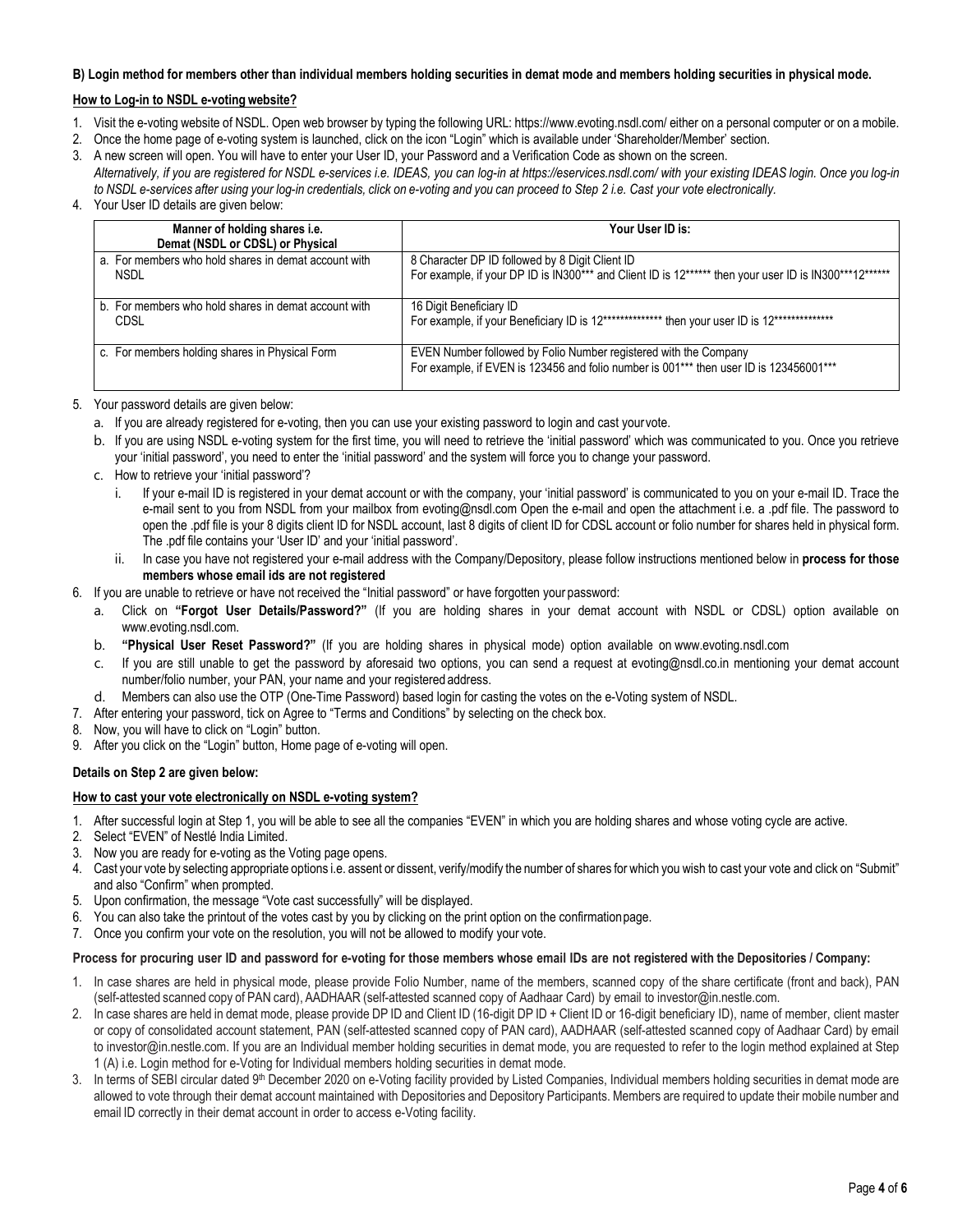#### **General Guidelines for Members**

- 1. It is strongly recommended not to share your password with any other person and take utmost care to keep your password confidential. Login to the e-voting website will be disabled upon five unsuccessful attempts to key in the correct password. In such an event, you will need to go through the "Forgot User Details/Password?" or "Physical User Reset Password?" option available on https:[//www.evoting.nsdl.com to](http://www.evoting.nsdl.com/) reset the password.
- 2. In case of any queries, you may refer the Frequently Asked Questions ("FAQs") for Shareholders and e-voting user manual for Shareholders available at the download section of https:[//www.evoting.nsdl.com](http://www.evoting.nsdl.com/) or call on toll free no.: 1800-222-990 or send a request at [evoting@nsdl.co.in.](mailto:evoting@nsdl.co.in) In case of any grievances connected with facility for e-voting, please contact Ms Pallavi Mhatre, Manager, NSDL, 4th Floor, 'A' Wing, Trade World, Kamala Mills Compound, Senapati Bapat Marg, Lower Parel, Mumbai 400 013. E-mail: [evoting@nsdl.co.in / pallavid@nsdl.co.in.](mailto:evoting@nsdl.co.in%20/%20pallavid@nsdl.co.in) Members may also write to the Company Secretary at the Company's email address at investor@in.nestle.com.

#### **Explanatory Statement pursuant to Section 102 of the Companies Act, 2013**

Based on the recommendation of the Nomination and Remuneration Committee, the Board of Directors on 21<sup>st</sup> April 2022 has recommended, the appointment of Ms Alpana Parida (DIN: 06796621) ["Ms Parida"] as an Independent Non-Executive Director of the Company for a term of five consecutive years to hold office from 1<sup>st</sup> June 2022 to 31<sup>st</sup> May 2027, to the members for their approval by way of a Special Resolution, in terms of the Companies Act, 2013 ("the Act") and Securities and Exchange Board of India (Listing Obligations and Disclosure Requirements) Regulations, 2015 ("Listing Regulations").

The Company has received a Notice from a member in writing under Section 160(1) of the Act proposing her candidature for the office of Director. The Company has also received from Ms Parida (i) consent in writing to act as Director in Form DIR-2 pursuant to Rule 8 of the Companies (Appointment & Qualification of Directors) Rules, 2014; (ii) intimation in Form DIR-8 in terms of the Companies (Appointment & Qualification of Directors) Rules, 2014, to the effect that she is not disqualified under Section 164(2) of the Act; and (iii) a declaration to the effect that she meets the criteria of independence as provided under Section 149(6) of the Act and Rules framed thereunder and Regulation 16(1)(b) of the Listing Regulations.

Ms Alpana Parida, aged 59 years, graduated from IIM-Ahmedabad and holds a degree in Economics from St. Stephens, Delhi University.

Ms Parida has more than two decades of experience in retail and marketing communications in India and in the United States of America. She is a Founder & Chief Executive Officer of Tiivra Ventures Private Limited. She has served as Managing Director of DMA Yellow Works Limited. She has also been associated with Titan Industries Limited.

Further, Ms Parida holds Directorship of the understated Companies:

- Director in GRP Limited, FSN e-Commerce Ventures Limited, Cosmo Films Limited, Nykaa Fashion Private Limited, Jivagro Limited, Tiivra Ventures Private Limited, FSN Brands Marketing Private Limited and Hindware Limited.

Ms Parida also holds Chairpersonship/ Membership of the Committees of the understated Companies:

- Member of Business Strategy Committee, Audit Committee and Nomination and Remuneration Committee of GRP Limited;
- Chairperson/ Member of Corporate Social Responsibility Committee, Risk Management Committee and Stakeholders Relationship Committee of Cosmo Films Limited; and
- Chairperson/ Member of Stakeholders Relationship Committee, Audit Committee and Nomination and Remuneration Committee of FSN e-Commerce Ventures Limited.

Ms Parida had, in the past three years, ceased as a Director from the Boards of Prime Securities Limited, S H Kelkar and Company Limited, DMA Yellow Works Limited and Prime Research and Advisory Limited.

Further, Ms Parida has confirmed that she is not aware of any circumstance or situation which exists or may be reasonably anticipated that could impair or impact her ability to discharge her duties as an Independent Non-Executive Director of the Company. Ms Parida has also confirmed that she is not debarred from holding the office of a Director by virtue of any Order passed by SEBI or any such authority. Ms Parida is not disqualified from being appointed as a Director in terms of Section 164 of the Act. Ms Parida has confirmed that she is in compliance with Rules 6 of the Companies (Appointment and Qualification of Directors) Rules, 2014. Ms Parida is a person of integrity and fulfils the conditions specified under the Act read with Rules thereunder and the Listing Regulations for her appointment as an Independent Non-Executive Director of the Company and is independent of the Management. The terms and conditions of appointment of Ms Parida as an Independent Non-Executive Director, would be available for inspection to the members. The electronic copy of the draft letter for appointment of Ms Parida as an Independent Non-Executive Director setting out the terms and conditions will be available on the website of the Company at www.nestle.in.

Ms Parida does not hold by herself or for any other person on a beneficial basis, any equity shares in the Company.

In the opinion of Nomination and Remuneration Committee and the Board of Directors, Ms Parida fulfils the conditions specified in the Companies Act, 2013, the Companies (Appointment and Qualification of Directors) Rules, 2014 and Regulation 16(1)(b) of the Listing Regulations for her appointment as an Independent Non-Executive Director of the Company.

The Board of Directors considers that her association would be of immense benefit to the Company, and it is desirable to avail services of Ms Parida as an Independent Non-Executive Director for a term of five consecutive years from 1<sup>st</sup> June 2022 to 31<sup>st</sup> May 2027. Ms Parida would bring with her vast experience to the Company in the area of corporate governance, business strategy, operations, e-commerce, digital and new technologies, mergers and acquisitions, finance, audit, sustainability, innovation management and human resources and she has also confirmed her ability to devote the time required to discharge her duties as an Independent Non-Executive Director. Accordingly, the Board of Directors, on the recommendation of Nomination and Remuneration Committee, recommends her appointment to the members for their approval by way of Special Resolution as set out in the accompanying Postal Ballot Notice.